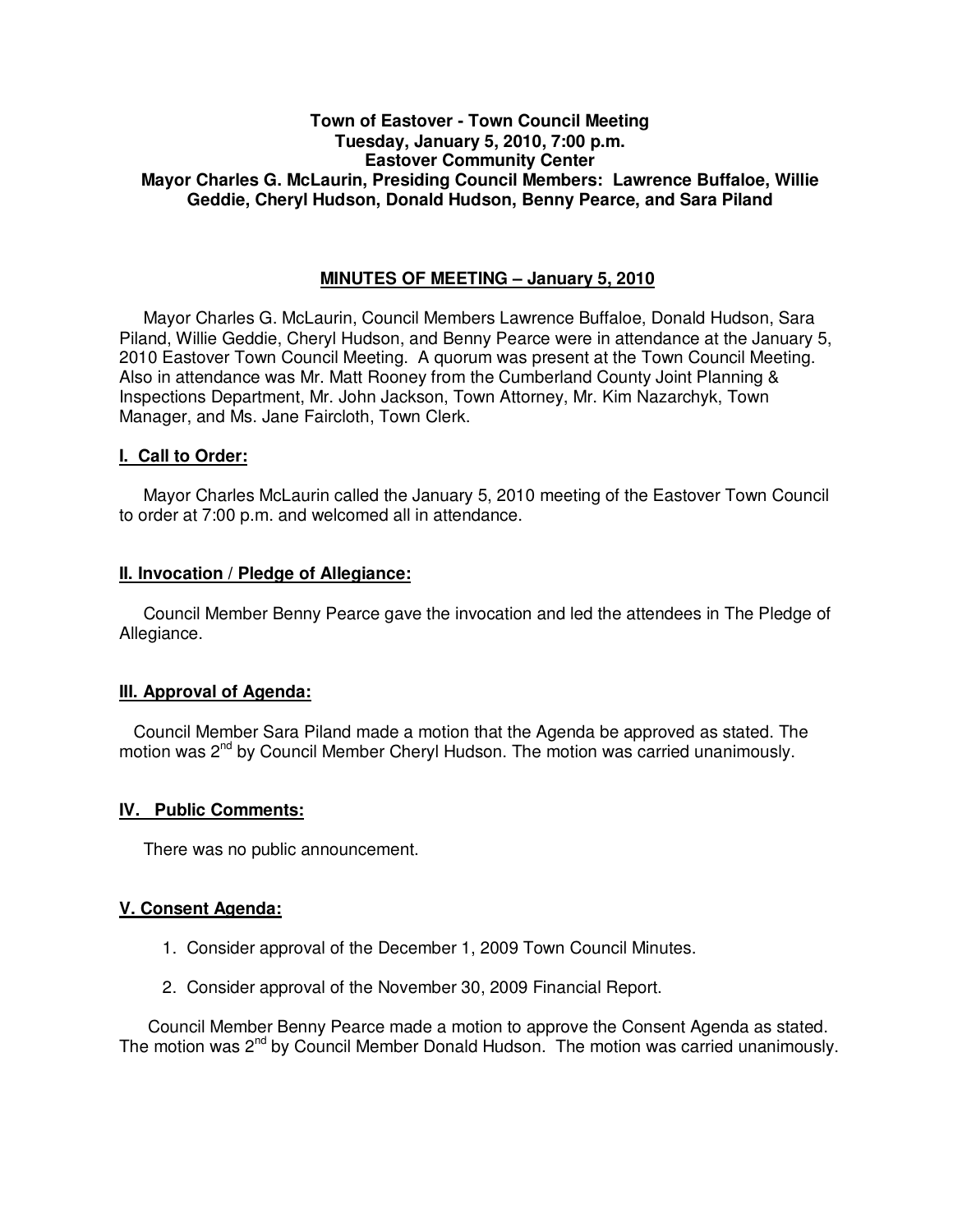### **VI. Discussion Agenda:**

#### **Agenda Item #1:**

### **Briefing by Mr. Morgan Johnson, Chairman Eastover Sanitary District.**

 Mr. Morgan Johnson gave the Town Council an update on the Eastover Sanitary District projects. He stated that the ESD bid opening will be held this Thursday, January 7, 2010 for the water projects. Mr. Johnson stated that this will take approximately 1 to 3 months and should be awarded by March-April timeframe. He said the bid opening is at 2:00 p.m. in Southern Pines, NC, and is open to the public.

#### **Agenda Item #2:**

### **Briefing by Mr. David Maxwell from McFadyen & Sumner, CPAs PA concerning Eastover's Audit Report for Fiscal Year 2008-2009.**

 Mr. David Maxwell, CPA from the McFadyen & Sumner, CPAs Firm briefed the Town Council on the Town's Audit for Fiscal Year 2008-2009. He stated that this was a very clean audit and financial statements were in accordance with Governmental Accounting Practices. Mr. Maxwell stated that the Town's cash and cash equivalents increased to \$473,941 from last year's audit of \$133,000.

 Mr. Maxwell stated in our opinion, the financial statements referred to in the Independent Auditor's Report present fairly, in all material respects, the respective financial position of the governmental activities and each major fund of the Town of Eastover, NC, as of June 30, 2009, and the respective changes in financial position and, where applicable, cash flows thereof and the respective budgetary comparison for the General Fund for the year then ended in conformity with accounting principles generally accepted in the United States of America.

 Mr. Maxwell stated that the staff sends letters to units if the amount of fund balance available for appropriation as a percentage of prior year expenditures in the General Fund falls below 8%. He stated that the staff also compares the percentage of fund balance available for appropriation to the prior year percentage for similar units. Mr. Maxwell stated that if that percentage is materially below the average of similar units, the staff will send a letter to alert the unit of this fact. He said Units will be encouraged to evaluate the amounts in reserves and determine if the level is adequate. He stated that we are a new Town and have not had time to build up the General Fund.

 At the end of the current fiscal year, unreserved fund balance for the General Fund was \$381,693, or 44.90% of total General Fund expenditures for the fiscal year. Mr. Maxwell stated that the Town would most likely get a letter from the Local Government Commission (LGC) because our General Fund is below the 66% level required by the State. Mr. Maxwell stated that the LGC must approve all bonds, loans with USDA.

 Mr. Maxwell briefed the Town Council on the "Power Bill Participation Requirements". He stated that the General Statutes were amended in 1963 to provide different and somewhat higher eligibility requirements for municipalities incorporated since January 1, 1945. He stated at that time, it was believed that some newly incorporated municipalities were possibly not functioning as bona fide towns. The requirements for municipalities incorporated since January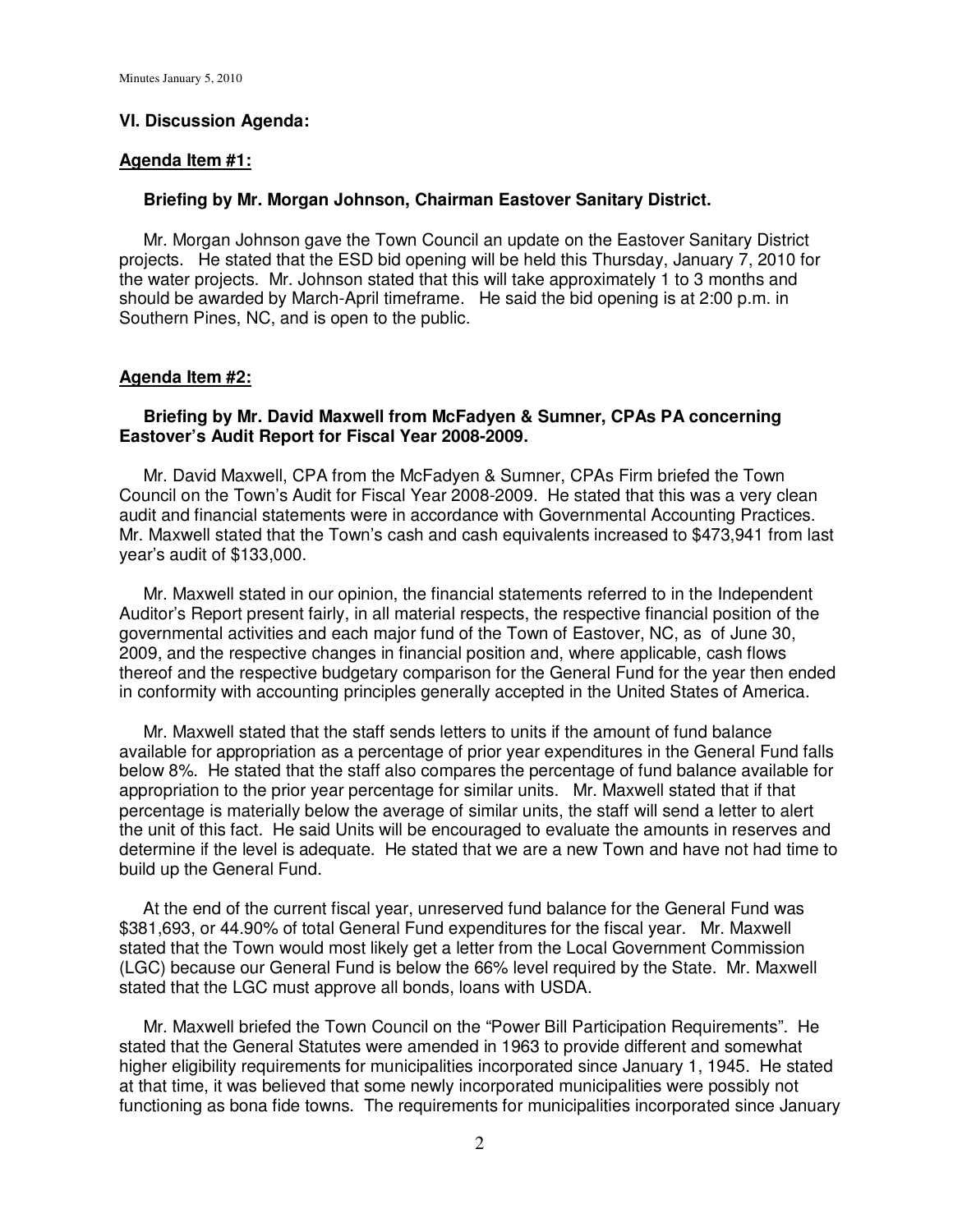#### 1, 1945 is as follows:

 1. Have conducted the most recent election required by its charter or general law for the purpose of electing municipal officials.

 2. Levied an ad valorem tax from the current fiscal year of at least five cents (\$.05) on a \$100 valuation upon all taxable property within its corporate limits.

 3. At the time of its application for its second and succeeding allocations, it shall have collected at least 50 percent (50%) of the total ad valorem tax levied for the preceding fiscal year.

 4. Have adopted a budget ordinance showing revenue received from all sources and showing that funds have been appropriated for at least two of the following services: Water distribution; sewage collection or disposal; garbage and refuse collection or disposal; fire protection; police protection; street maintenance, construction, or right-of-way acquisition; or street lighting, or at least four of the following municipal services if the municipality incorporated with an effective date of on or after January 1, 2000; police protection; fire protection; solid waste collection or disposal; water distribution; street maintenance; street construction or rightof-way acquisition, street lighting; and zoning.

 Mr. Maxwell stated that this would be worth pursuing. He stated that the packet for the Power Bill funds must be submitted to the Department of Transportation (DOT) by July 1, 2010. He also stated that we could build up to 10 years reserve. He stated that the Town must provide four of several services to the residents to be eligible for this money. He stated that these funds must be used for specific purposes.

 Mr. Maxwell thanked Council Member Cheryl Hudson and Ms. Jane Faircloth, Town Clerk for their assistance in this audit.

Mayor McLaurin thanked Mr. Maxwell for such a thorough and informative audit report.

## **Agenda Item #3:**

## **Presentation by Mr. Matt Rooney and Mr. Kim Nazarchyk concerning the development plan for commercial district.**

 Mr. Matt Rooney from the Cumberland County Planning & Inspections Department gave a presentation concerning the proposed development plan for a commercial district. He stated that there are approximately 50 to 75 property owners involved in the proposed downtown district along Hwy 301. Mr. Rooney stated that some of the property is zoned nonresidential and there are multiple property owners.

 Mr. Rooney and Attorney Jackson both stated that the "Land Use Plan" and the "2030 Land Use Plan" is guidance only, and is not binding. Mr. Rooney stated that he is trying to get how each property involved in the proposed downtown district is currently zoned. Mr. Rooney stated that the Town should hold a public hearing to get the Town's involvement in the proposed downtown district.

 Mr. Nazarchyk stated that he recommended that the property owners be informed of the zoning that is coming in the future. Mayor McLaurin stated that many of the properties in the proposed downtown district are in transition, and he felt it would help the property owners to know ahead of time what is coming. Mr. Rooney stated that trying to reach some specifics at this point is getting a little ahead of ourselves. He stated that he is not suggesting the public hearing. Attorney Jackson stated that there is not a statuary requirement to have a public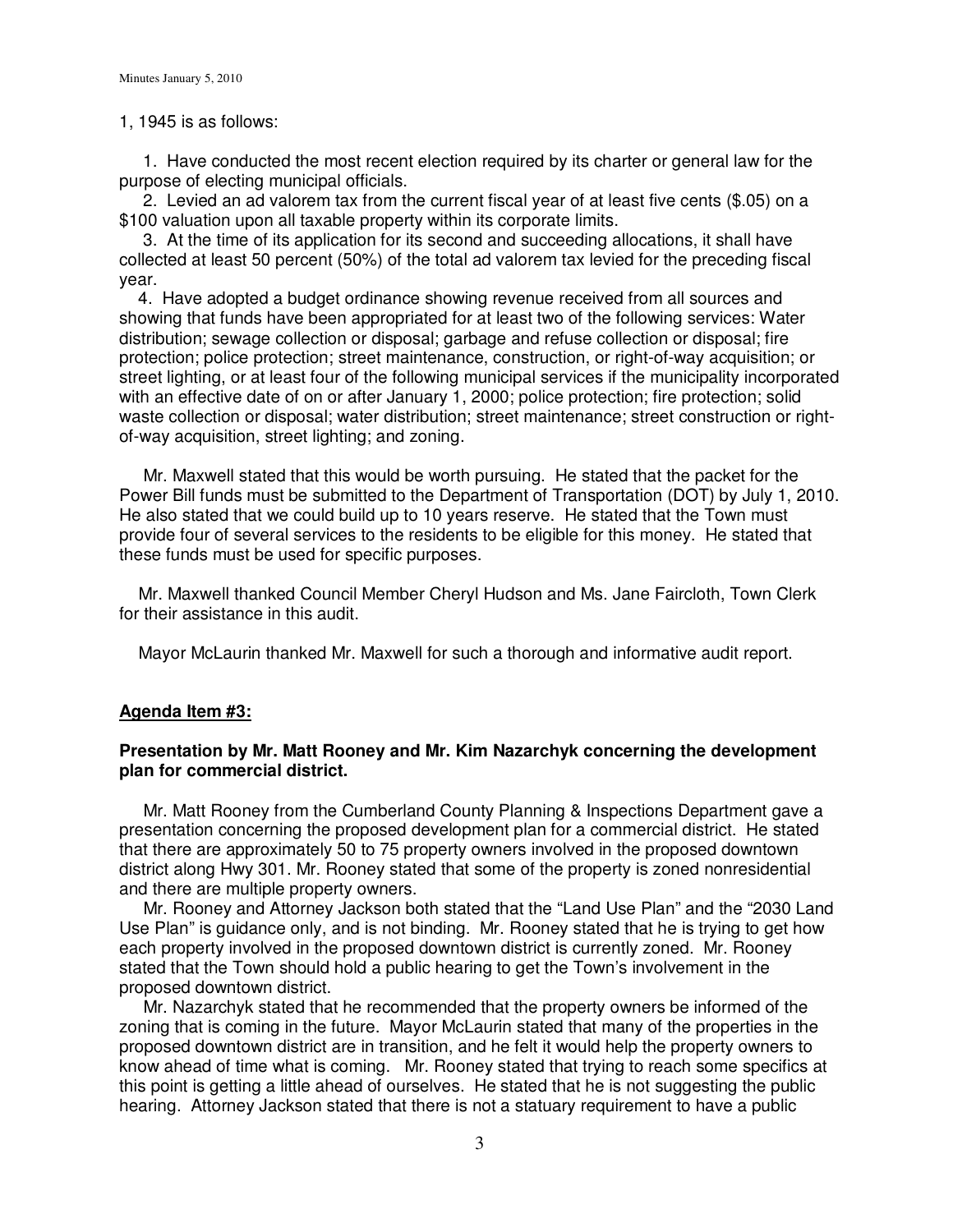hearing in the Land Use Plan phase. He stated that when it becomes Legislative a public hearing is required. Attorney Jackson stated that he would advise the Council to have public input.

### **Agenda Item #4:**

### **Consider approval of Architect contract for the new Town Hall Building.**

 Council Member Sara Piland stated based on what the Auditor's Reported to us tonight she felt the Council should meet with the Local Government Commission (LGC) and let them go through the formulas and determine if we can afford and qualify for the debt to build a new building. Attorney Jackson stated that Phase I is the initial step and in the contract shows a cost of \$5,000. He stated that he is concerned that Article 1.5.3 states for a change in service of the Architect's consultants, compensation shall be computed as a multiple of (1.2) times the amounts billed to the Architect for such services.

 Attorney Jackson stated that based on what Mr. Maxwell reported in the audit it will be next fiscal year or the end of the year before the Town could go forward. Attorney Jackson stated that if we like the Architect we could state that we want to go forward with Phase I however; we do not want to trigger a termination clause by not completing it within the 6 months, so as to elevate the cost based on the current Auditor Report. Council Member Piland stated that she felt we would be at the 65% by June 2010. Attorney Jackson stated that may be true, but we must maintain that percentage and we would not meet the debt figure service in that time frame. He stated he felt it would be longer than that to maintain the 60% and the debt service. He stated he did not think the \$5,000 (Phase I) was inappropriate to get this in the talking stages at this time.

 Council Member Benny Pearce and Council Member expressed their concerns about the USDA Grant funds and a low interest loan. Attorney Jackson stated the Town must first get out debt service in order, as the Local Government Commission (LGC) must approve all loans. He stated we needed to get our revenue projections and get ourselves in the position to borrow the money first. The USDA may give the Town a loan, but if the LGC does not approve you cannot proceed. He stated he thinks all of this is a bit premature at this point based on your debt service. Attorney Jackson stated that Phase I is a scope of work, and we need to find out exactly what we would be getting for the \$5,000. Council Member Donald Hudson stated he felt we should go forward with Phase I, if the Architect agrees to this portion only for now.

 Mayor McLaurin made a motion to table this action until further information is obtained from the Architect by the Town Manager. The motion was  $2^{nd}$  by Council Member Donald Hudson. The vote was unanimous.

#### **Agenda Item #5:**

### **Consider approval of NC Department of Transportation contract concerning speed limits.**

Council Member Sara Piland stated that she felt we should talk with a representative from the Department of Transportation (DOT) before we approve the contract for speed limits. Council Member Piland recommended the Town council meet on January 21, 2010 at the Eastover Community Center at 6:00 p.m., if a representative from DOT could come and discuss the speed limits with the Council. Mayor McLaurin stated that he would call Mr.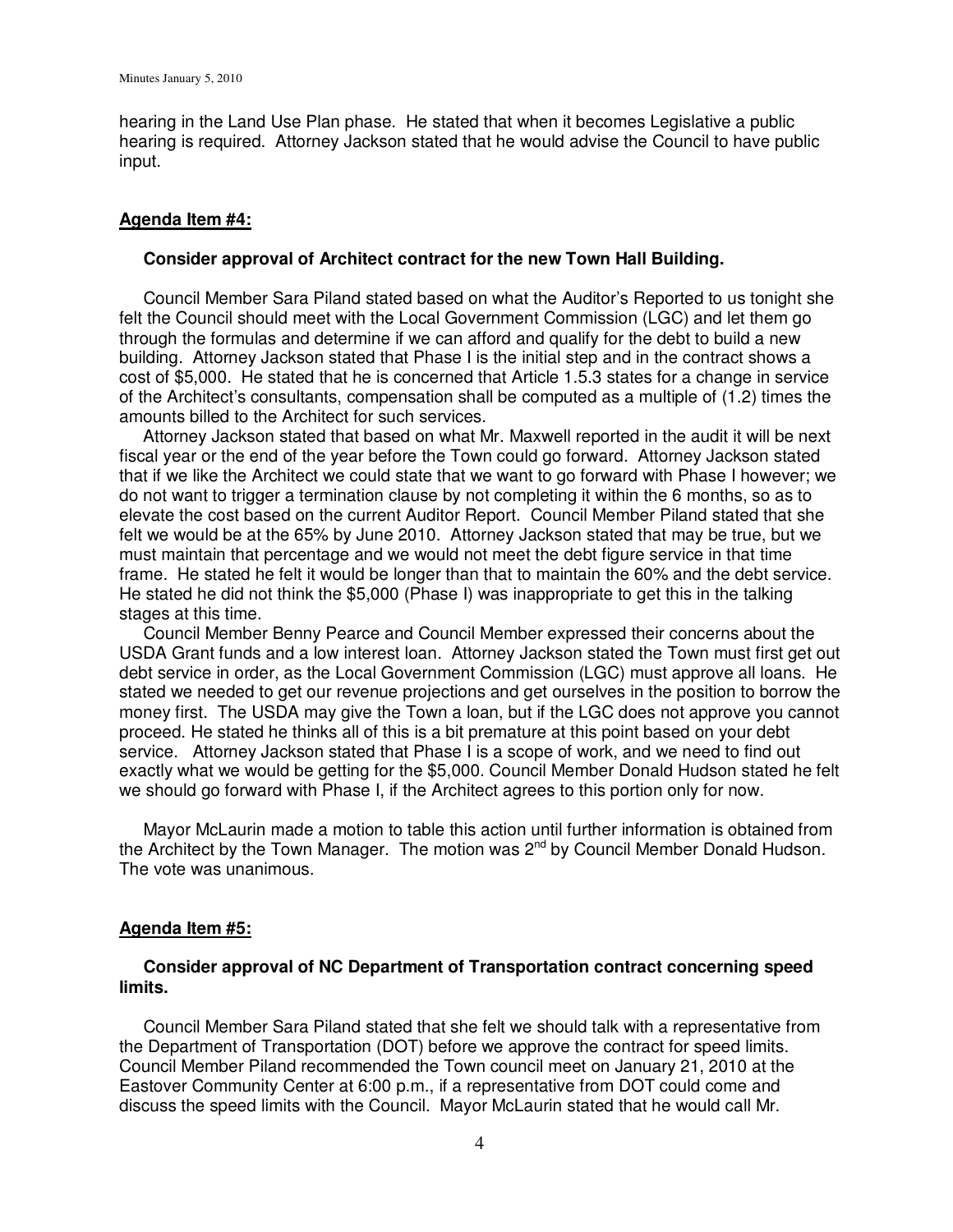Jernigan from DOT and arrange for him to be at the meeting on January 21, 2010.

 Council Member Piland made a motion to table the contract concerning speed limits until they meet on January 21, 2010 with Mr. Jernigan from DOT. The motion was  $2^{nd}$  by Council Member Lawrence Buffaloe. The vote was unanimous.

# **Agenda Item #6:**

# **Consider a donation to the Eastover Community Watch for signs and posts.**

 Mayor McLaurin stated he would like for the Town to donate \$300 to the Eastover Community Watch for signs and posts.

 Attorney Jackson stated we should "grant" conditional funds as funds must be used for public expenditures, and should be for a specific purpose only. Attorney Jackson sated we should have a Letter of Agreement between the Town of Eastover and the Eastover Community Watch prepared to donate these funds with the stipulation that the signs and posts will be for use to inform the general public of the date and time of the monthly meeting. Attorney Jackson further stated the Town of Eastover require that records would be provided to the town, as proof that all funds were expended for "public purpose" and all of the public/citizens of the Town of Eastover have/will be benefited.

 Mayor McLaurin made a motion to grant \$300 to the Eastover Community Watch for signs and posts. The motion was 2<sup>nd</sup> by Council Member Donald Hudson. The vote was unanimous.

## **Agenda Item #7:**

## **Consider approval of Budget Amendment #01-2010 for FY 2009-2010.**

Mr. Kim Nazarchyk briefed the Town Council on Budget Ordinance Amendment No. 02- 2010. He stated that the amendment is to amend the General Fund within the departments as follows:

| Department                                               | Increase  | Decrease              |
|----------------------------------------------------------|-----------|-----------------------|
| Administration<br><b>Street Department</b><br>Recreation | 20,000.00 | 11,000.00<br>9,000.00 |
| Total                                                    | 0.00      | 0.00                  |

 He stated that this will result in a net increase of \$0.00 in the expenditures of the General Fund.

 Council Member Sara Piland made a motion to approve Budget Amendment No. 01-2010. The motion was  $2^{nd}$  by Council Member Lawrence. The vote was unanimous.